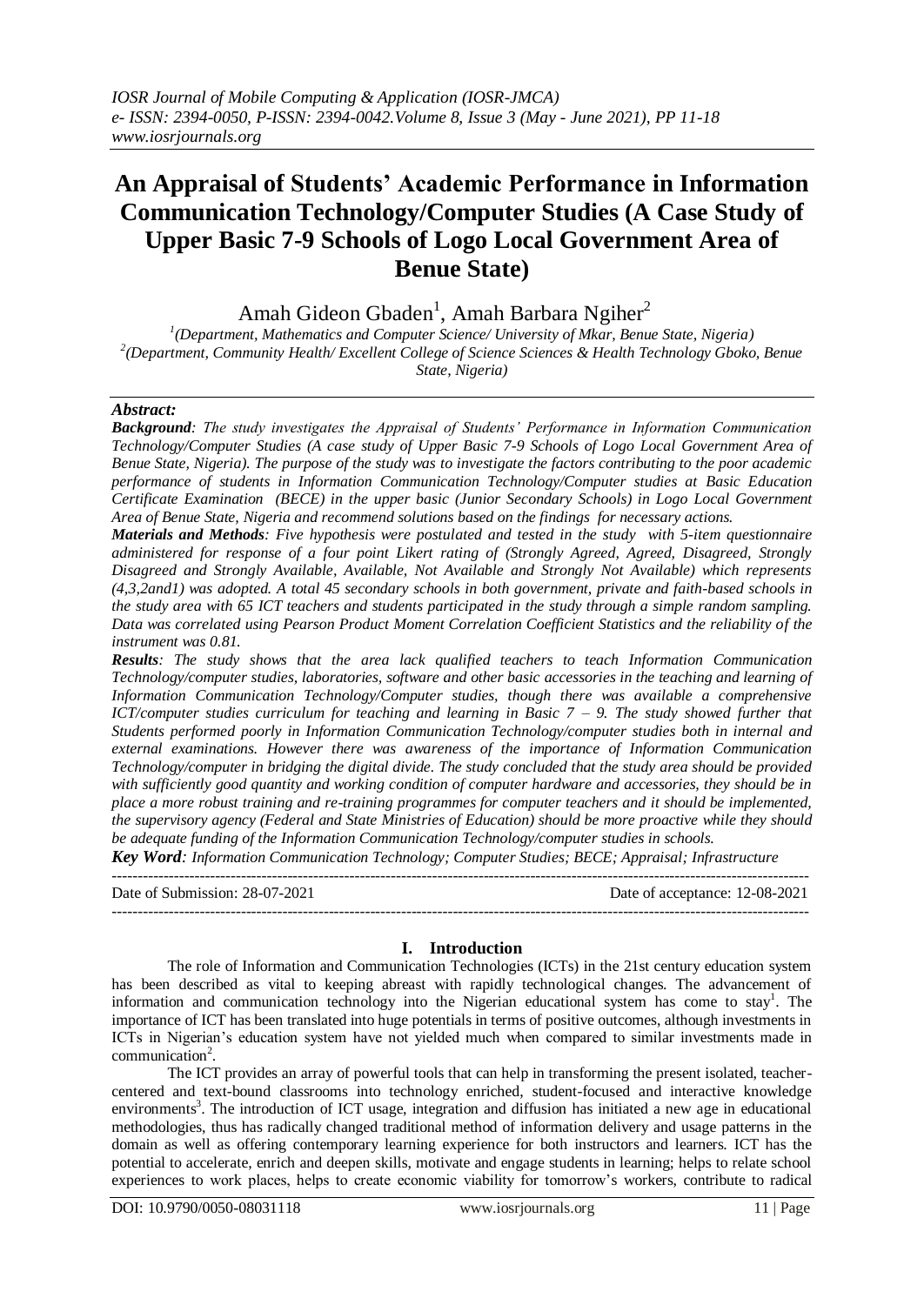changes in school, strengthens teaching, and provides opportunities for connection between the school and the world<sup>1</sup>.

Information and communication technology (ICT) is described as the electronic technologies used for information storage and retrieval<sup>4</sup>. Information technology (IT), as a term stresses the role of unified communications and the integration of telecommunications (telephone lines and wireless signals), computers, middleware as well as necessary software, storage- and audio-visual systems, which enable users to create, access, store, transmit, and manipulate information. The introduction of ICT and especially the internet has brought immerse changes in the world and more so in communication. Educational institutions are under increasing pressure to use the new information and communication technologies (ICTs) to teach students the knowledge and skills they need in the  $21st$  century<sup>5</sup>. ICTs have the potential to transform the nature of education: where and how learning takes place and the roles of students and teachers in the learning process. It has become a global phenomenon of great importance and concerns in all aspects of human endeavor, spanning across education, governance, business, labour, market, shares, productivity, trade, agriculture, commerce and others. The expression was first used in 1997 in a report by Dennis Stevenson to the UK government and promoted by the new National Curriculum documents for the UK in 2000.

The Universal Basic Education (UBE) Progamme was introduced in Nigeria in September, 1988. Following this, in 2008 the Federal Government of Nigeria, through the Nigerian Educational Research and Development Council (NERDC) developed and introduced the 9-year Basic Education Curriculum (BEC) in schools with realigning of all extant Primary and Junior Secondary School curricula to meet the key targets of the Universal Basic Education (UBE) programme. In view of some contemporary and national concerns and to make the curriculum more practical, relevant, interest generating to the young learners and in line with global best practices, the 9-year BEC was recently revised in 2012 and its implementation commenced in September, 2014.

# **Performance Appraisal**

Performance appraisal is a system of review and evaluation of an individual's (or team's) performance. It is widely discussed concept in the field of performance management within the current business environment, which is marked by the need to achieve organizational goals as well as remain relevant in intensely competitive markets through superior employee performance<sup>6</sup>. While focusing on performance appraisal as a motivational tool, studies in this field strongly suggest that performance appraisal systems can be used to enhance motivation<sup>6</sup>. The link between performance appraisal and employee motivation has often been studied in a traditional or general manner and hence the relationship tends to be blurred in nature. The traditional use of performance appraisal has for instance been criticized for the reward of win-lose results as opposed to win-win results in which the system promotes supportive and cooperative behaviour<sup>7</sup>.

#### **Teachers' Aspirations for Computer/ICT Education**

The teachers have stronger aspiration of integration ICT/computer education into teaching but they turns to be impeded by many barriers like lack of competency, confidence, inadequate and funds, lack of access to resources like the hardware, software etc<sup>8</sup>. Should all these challenges taken care of, it would have increase the chances of admirable integration of ICT/computer education in any system. The teacher is the basic information and Knowledge Management agents of technology, he is the general model and modifiers right from nursery level to tertiary level. Yalcin<sup>9</sup> summarized that it is very immerse importance to apply the suitable pedagogy in the process of using technology in the classroom for preservice teachers. Yalcin<sup>9</sup> insisted further that for teachers to learn with the aid of technology it is not adequate enough; they must also learn how to effectively utilize technology in the classroom lessons. Bandhama<sup>10</sup> opined that there are software teaching packages for teaching various courses, multimedia set-ups, image enhancement, etc that can easily be integrated in teaching so as to make learning very easy and interesting. Computer/ICT integration during teaching and learning assist to reinforce the students' learning outcome with easy understanding of the topic. The Technological Pedagogical and Content Knowledge (TPACK) mode<sup>l1</sup> can be applied since inadequate technology facilities affects the teacher educational programmes.

# **Low Integration of Computer/ICT**

A recent research study<sup>12</sup> investigated that the integration of ICT in teaching and learning of higher institutions in Delta State of Nigeria is low as a result of some factors like poor stake holders attitude towards poor funding of ICT facilities, ICT policy, inadequate knowledge and skills among students and teachers, insufficient technical staff and others. Eze and  $Aia<sup>13</sup>$  in their study reiterated the available ICT facilities in the secondary schools in Ebonyi Local Government Area of Ebonyi State, Nigeria, are being under-utilized as a result of lack of adequate trained personnel; while most of the computer/ICT facilities are not in good condition for effective teaching and learning utilization. Badau and Sakiyo<sup>14</sup> reported low competency in the utilization of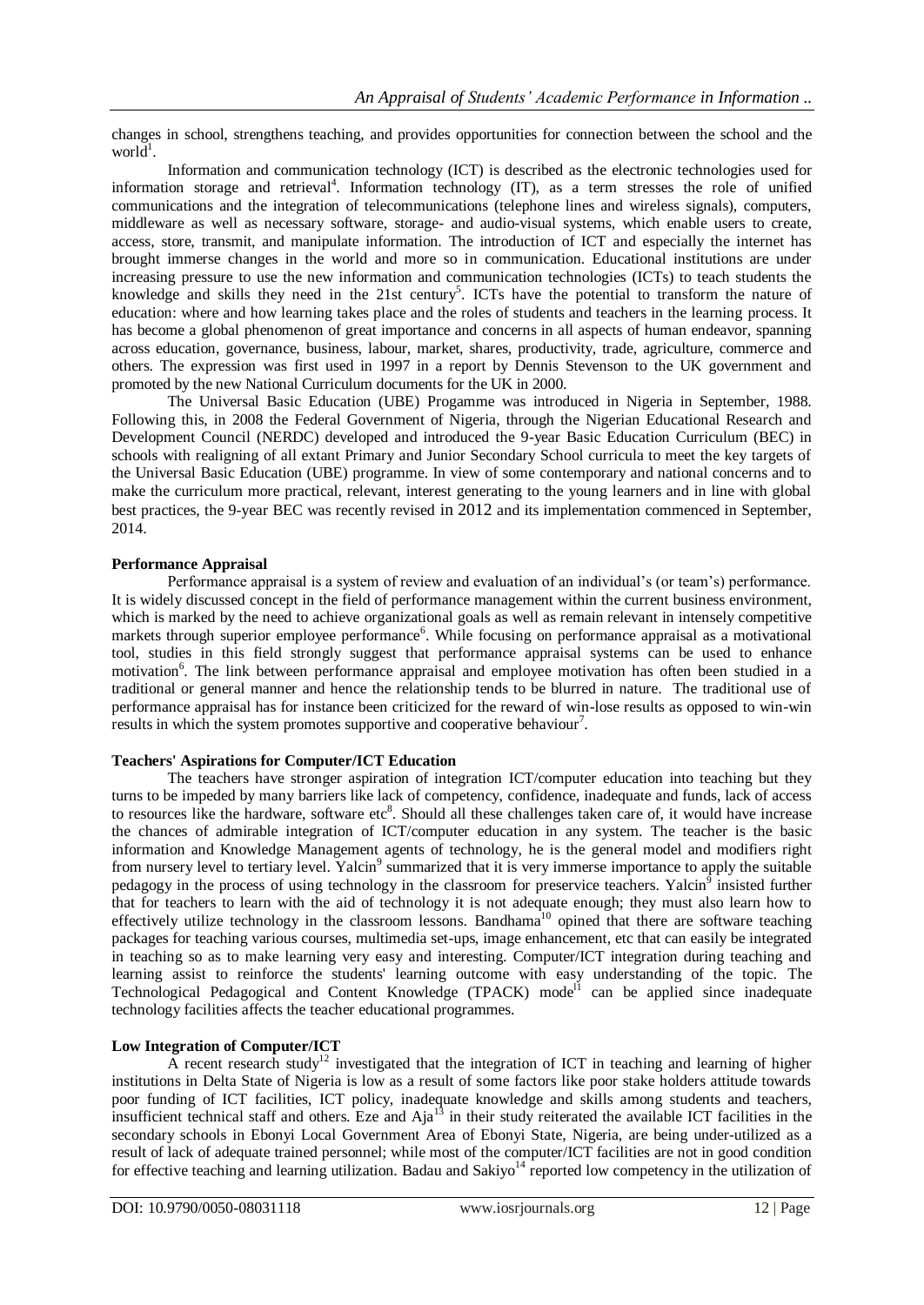ICT/computer as a result of inadequate facilities, lack of trained teachers, insufficient power supply and government policy inconsistency. They concluded that ICT curriculum implementation goes beyond a focal point on subject skills which include 21st knowledge to handle information that are needed to build new skills and engage in long life learning. Efforts have been made to integrate ICT in the secondary schools by making sure that there is adequate provision of computer/ICT facilities and its utilization but still many schools do not offer ICT training programmes<sup>15</sup>.

# **Weak Infrastructure**

In Logo Local Government area Benue State of Nigeria, a formidable obstacle facing the teaching and learning of computer studies is infrastructure deficiencies. Computer system along others electronics devices used in the teaching and learning of ICT cannot do without electricity. Energy consumption of digital ICT is an issue because the demand for ICT performance has increased even faster than its energy efficiency<sup>16</sup>. Onojetah<sup>17</sup> opined that poor ICT infrastructural facilities, insufficient funding, lack of manpower, poor internet connectivity and non-provision of good computer/ICT laboratories brought about poor integration and implementation of ICT in the educational system in Nigeria. Lack of computer facilities and incompetent teachers have created a very wide gap in the effort to bridge digital divide in Nigerian academic empowerment. It is understood that few secondary schools in Logo Benue State of Nigeria teach computer/ICT courses to their students starting from the junior class (upper basic), still the level of computer illiteracy is still high among the teachers. Rather the outcome of these efforts resulted to high computer/ICT illiteracy among the students because it is clear that one cannot give what he/she do not have. The problems of computer/ICT implementation mainly have to do with finance, training, man power and infrastructure.

# **Prospects of Computer Studies in Secondary Schools**

There are numerous and good prospects of computer studies for teaching and learning in secondary schools in Nigeria and most importantly Logo Government Area, Benue State of Nigeria. The following major areas suggest the range of applications that ICT/computer studied can serve teachers and learners in Nigeria. Computer can enhance educational efficiency. The efficiency in teaching various subjects could be improved. For instance, many secondary school teachers are already teaching large classes of students. In situations like this, students no longer receive the much desired individual assistance. It is possible to use carefully prepared computer programs to ensure that learners are accurately and systematically instructed. The computer can enhance problem – solving skills of the learners by focusing on thinking skills. Computers can perform administrative functions. They can replace the laborious exercise of filing papers in filing cabinets and shelves where records accumulate dust over a long period of time. Another administrative application of the computers is their use for budget planning, accounting for expenditure, writing reports and correspondences, assigning students to classes, reporting students' progresses and testing students and scoring tests which help to reduce paper work. Computer can be used to individualized learning in secondary schools in Nigeria. Due to the class size and differences in the individuals learning style and pace, microcomputers will enable the student to progress at their own pace and receive continual evaluation feedback and corrections for errors made.

# **Information Communication Technology/Computer Studies Infrastructural Performance Appraisal**

The importance of computer/ICT infrastructure in day to day running of an ICT/computer studies as a subject cannot be overemphasized. Onojetah<sup>17</sup> opined further that poor the ICT infrastructural facilities, insufficient funding, lack of manpower, poor internet connectivity and non-provision of good computer/ICT laboratories resulted to poor integration and implementation of ICT in the educational system in Nigeria. The integration and performance appraisal of computer/ICT education which involves, provision of computer facilities, power supply, updated text books, trained and proficient teachers is inadequate in the schools. This research also covers the inventory aspect of the facilities that are required for in implementing this computer/ICT programme in the upper Basic 7-9 schools.

# **II. Material And Methods**

The study is a survey research design to investigate the opinions of the respondents concerning the existing condition of ICT/computer performance in teaching and learning in Upper Basic 7-9 (Junior Secondary School) Computer Education Curriculum (BASIC -9) in Logo local government area Benue State of Nigeria. This type of study was chosen because the activities or event had already taken place. A simple random sampling was used to select 45 secondary schools with their ICT/computer teachers. A total of 69 respondents including ICT/computer teachers of Upper Basic 7-9 (JSS1-JSS3) in these selected schools and their students were involved in this research study. It was observed during selection of the schools that some upper basic secondary schools in the local government do not offer ICT/computer education as result of lack of teachers and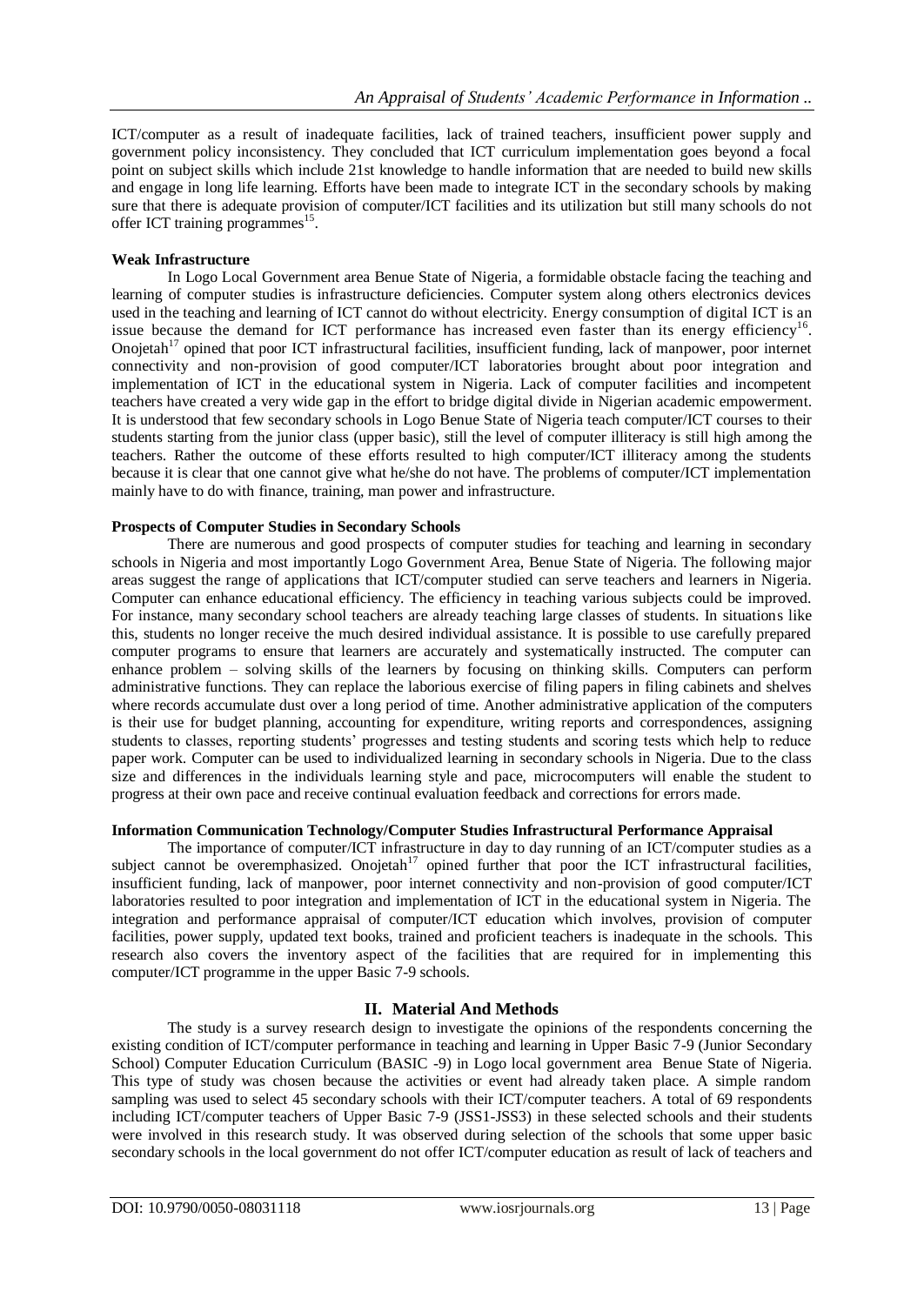computer facilities. Because of this reason, all the computer/ICT teachers in the sampled schools were involved in the study so as to have enough respondents.

#### **III. Analysis/Results**

The questionnaires were distributed among schools within the area of study and 25 students made the list of the questionnaire while 44 members of staff of schools within the study area were equally involved.

| <b>THEIR IN 11 DESIGNATION OF GROSSIVILLATIC AND TOPOTHOOS.</b> |                     |                   |  |  |
|-----------------------------------------------------------------|---------------------|-------------------|--|--|
| Respondents                                                     | Number of Responses | Percentage $(\%)$ |  |  |
| Students                                                        | ت                   | 36                |  |  |
| Teachers                                                        | 44                  | 64                |  |  |
| Total                                                           | 69                  | 100               |  |  |
| _______<br>- - - -                                              |                     |                   |  |  |

Source: Field Survey 2020

From the table above, the percentage of responses of the questionnaire shows that 64% were teachers of various schools within the study area while 36% were students representing 25 respectively who either strongly agreed, agreed, disagreed or strongly disagreed with the researcher on issues raised in the questionnaires which are used in testing the hypotheses formulated.

# **Data Analysis to Test the Hypothesis**

The data is here analysed based on the research questions raised and the frequency of the responses in testing each hypothesis. It is here thus;

**Research Question 1.** Are the teachers of Information Communication Technology/Computer studies in Logo Local Government Area of Benue State, Nigeria qualified?

**Table no 2:** Teachers and students response on the qualification of Information Communication  $Technolov/Computer Studies in Loep of Be$ 

| Likert    | Technology/Computer Studies in Logo of Benue State.<br>Frequency $(\sum F)$ | Cumm. Frequency ( $\sum FX$ ) | $\%$ |
|-----------|-----------------------------------------------------------------------------|-------------------------------|------|
| <b>SA</b> |                                                                             |                               |      |
|           |                                                                             |                               |      |
|           |                                                                             |                               | 58   |
| <b>SD</b> |                                                                             |                               | 32   |
| Total     | 69                                                                          | 108                           | 100  |

Source: Field Survey 2020

Key: Strong Agreed (SA) Agreed (A) Disagreed (D) Strongly Disagreed (SD) The assumed or theoretical mean is  $= 2.5$ Practical mean  $\bar{X}=\frac{\sum}{\sum}$  $\frac{\sum FX}{\sum F}$  =  $\frac{1}{6}$ 6  $= 1.56$ Practical mean =1.56

The percentage of respondents that strongly agreed in teachers' qualification to teach Information Communication Technology/Computer studies in Logo Local Government Area of Benue State, Nigeria was 7%. The result showed that the theoretical mean was greater than the practical mean. The result points to the fact that there is extremely low level of available qualified teachers in Logo local government of Benue State to teach ICT/Computer studies. The result further review that schools under the area of study lack qualified teachers in ICT/Computer studies which will adversely affect the students' performance. The null hypothesis that there is no significant relationship between qualified teachers and students' academic performance in ICT/computer studies was rejected.

**Research Question 2:** Are there available well equipped ICT/Computer studies laboratories, software and other electronic devices for teaching and learning of ICT/computer studies in upper Basic 3 of Local government of Benue State?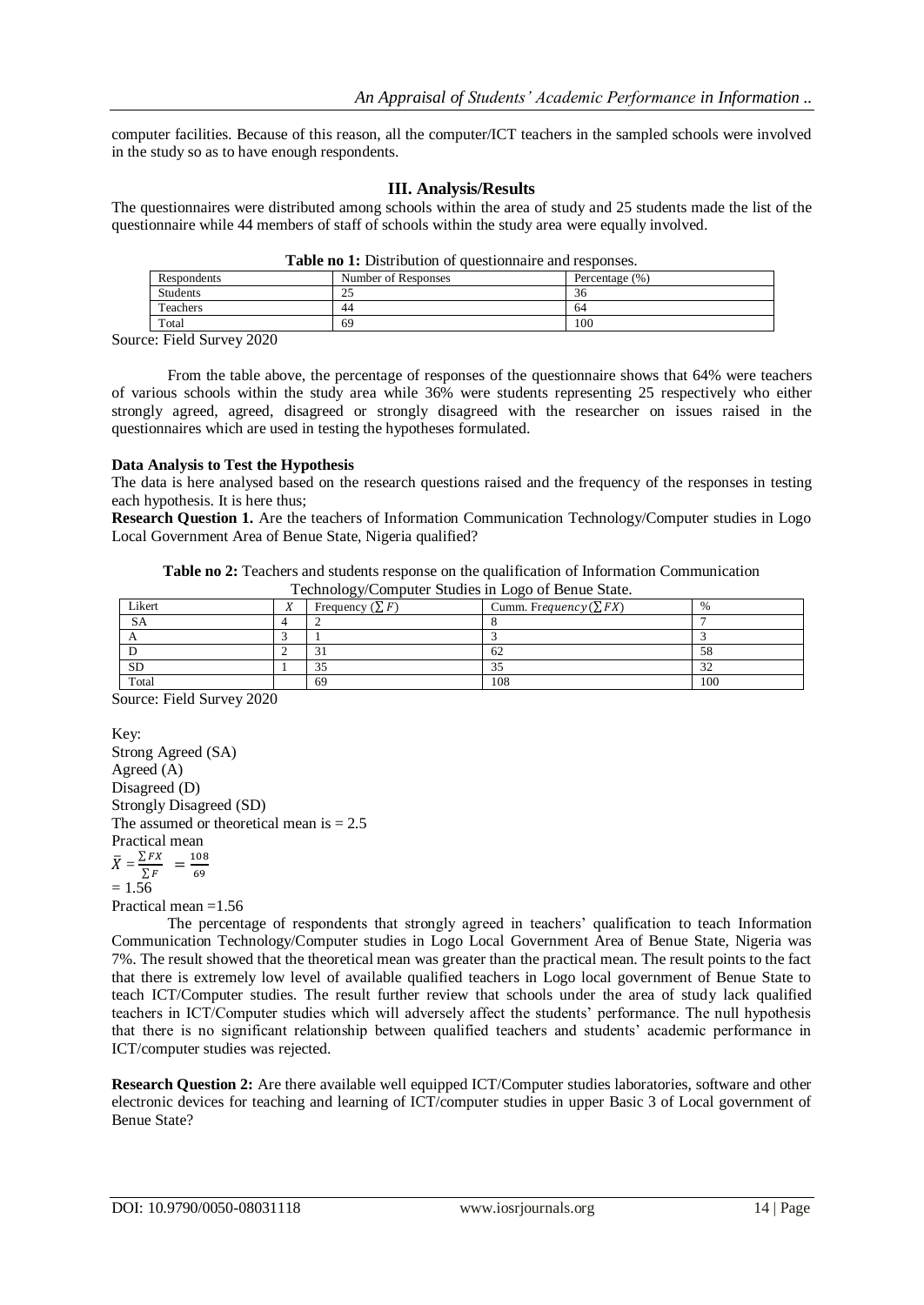| Likert     | $(\nabla$ F<br>Frequency $(\Sigma)$ | Cumm. Frequency $(\sum FX)$ | $\%$ |
|------------|-------------------------------------|-----------------------------|------|
| <b>SA</b>  |                                     | ıо                          |      |
|            |                                     |                             |      |
| NA         | 30                                  | 60                          | 41   |
| <b>SNA</b> |                                     |                             | 48   |
| Total      | -69                                 |                             | 100  |

Source: Field Survey 2020 Strong Available (SA) Available (A) Not Available (NA) Strongly Not Available (SNA) The assumed or theoretical mean is  $= 2.5$ Practical mean;  $\bar{X}=\frac{\sum}{\sum}$  $\frac{\sum FX}{\sum F} = \frac{1}{6}$ 6  $= 1.7$ 

The result provided above with the practical mean 1.7 which was less than the theoretical mean of 2.5. It showed clearly that there is not available well equipped ICT/computer studies laboratories, software and other electronics devices for teaching and learning of the subject stated above. The result indicated that Logo local government area of Benue State , Nigeria lacked the basic training requisites for teaching and learning of ICT/computer studies. The percentage of respondents that agreed to availability of equipment, laboratories and software was 6% which adversely would affect the students' performance and interest in the subject and their overall performance at the Basic Education Certificate Examination (BECE). The null hypothesis that states there is no significant relationship between standard laboratories and students' academic performance in ICT/computer studies was rejected.

**Research Question 3:** Do students/teachers of Information communication technology/Computer studies of Logo local government area of Benue State, Nigeria agree that ICT/computer studies curriculum is comprehensive on the attainment of the require knowledge and skills?

**Table no 4:** Responses on ICT/computer studies curriculum comprehensiveness in the attainment of the required knowledge and skills.

| Likert    | Frequency $(\sum F)$ | Cumm. Frequency $(\sum FX)$ |     |
|-----------|----------------------|-----------------------------|-----|
|           | 38                   |                             | 66  |
|           |                      |                             | ندک |
|           |                      |                             |     |
| <b>SD</b> |                      |                             |     |
| Total     | 69                   | າາດ                         | 100 |

Source: Field Survey 2020 Key: Strong Agreed (SA) Agreed (A) Disagreed (D) Strongly Disagreed (SD) The assumed or theoretical mean is  $= 2.5$ Practical mean  $\bar{X}=\frac{\sum}{\lambda}$  $\frac{\sum FX}{\sum F}$  =  $\frac{2}{6}$  $\sum F$  6<br>= 3.32

Practical mean =3.32

The analysis above showed that the practical mean of 3.32 was greater than the theoretical mean of 2.5. This further shows that BECE (upper Basic 7-9) have a comprehensive curriculum that is comprehensive enough for attainment of knowledge and skills. This result reject the null hypothesis of there is no significant relationship between standard of curriculum and students' academic performance in ICT/computer studies.

**Research Question 4:** Do students of Logo local government area of Benue State perform well in ICT/computer studies in the past BECE?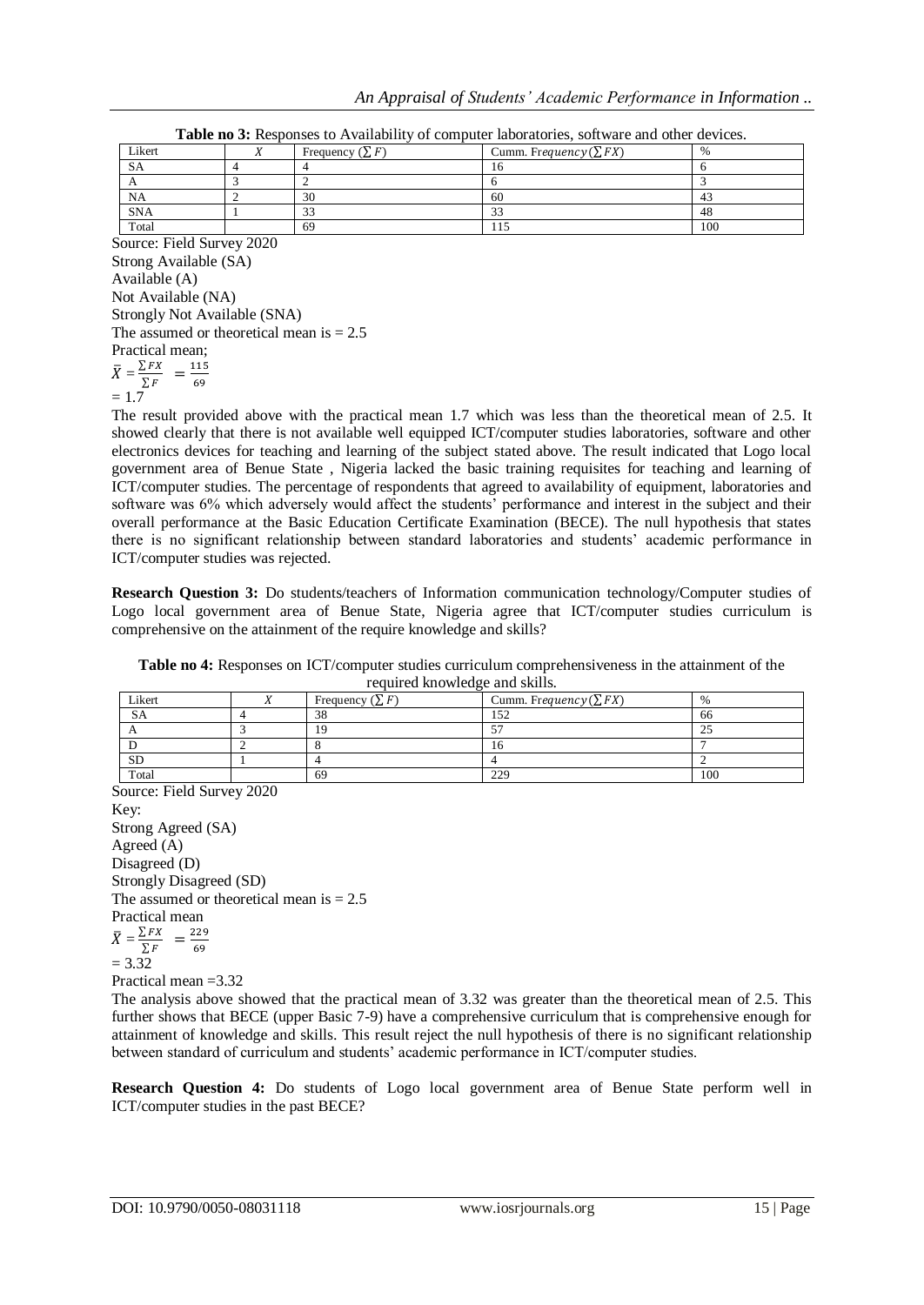| Likert    | Frequency $(\sum F)$ | Cumm. Frequency ( $\sum FX$ ) | Percentage $(\%)$ |
|-----------|----------------------|-------------------------------|-------------------|
| SA        |                      |                               |                   |
|           |                      |                               |                   |
|           | 19                   | 38                            | 28                |
| <b>SD</b> | 38                   | 38                            |                   |
| Total     | 69                   | 120                           | 100               |

**Table no 5:** Responses on students' performance in ICT/computer studies in previous BECE.

Source: Field Survey 2020 Key: Strong Agreed (SA) Agreed (A) Disagreed (D) Strongly Disagreed (SD) The assumed or theoretical mean is  $= 2.5$ Practical mean  $\bar{X}=\frac{\sum}{\lambda}$  $\frac{\sum FX}{\sum F}$  =  $\frac{1}{6}$ 6

$$
= 3.32
$$

Practical mean =1.73

From the result provided, the practical mean given as 1.73 less than the assumed theoretical. Indicating that the students' performed poorly in the previous BECE.

Certainly the students will not do well on to the circumstances of poor infrastructures, lack of qualified teachers, no laboratories and lack of interest in the professional and technical subject that is supposed to be driven in practical orientation now turn completely into theoretical subject and lack of qualified and professional teachers in Information communication technology/computer studies.

**Research Question 5:** Do you agree of the importance of ICT/computer studies in bridging the digital divide? **Table no 6**: Responses on importance of ICT/computer in bridging the digital divide.

| Likert    |  | Frequency $(\sum F)$ | Cumm. Frequency $(\sum FX)$ | $\%$ |
|-----------|--|----------------------|-----------------------------|------|
| <b>SA</b> |  | 44                   | 76                          | 64   |
|           |  | 10                   |                             | 26   |
|           |  |                      | 10                          |      |
| <b>SD</b> |  |                      |                             |      |
| Total     |  | 69                   | 242                         | 100  |

Source: Field Survey 2020 Key: Strong Agreed (SA) Agreed (A) Disagreed (D) Strongly Disagreed (SD) The assumed or theoretical mean is  $= 2.5$ Practical mean  $\bar{X}=\frac{\sum}{\lambda}$  $\frac{\sum FX}{\sum F} = \frac{2}{6}$ 6

 $= 3.32$ 

Practical mean  $=3.5$ 

The table 6; above show that the practical mean of 3.5 is greater than the theoretical mean of 2.5. Proved that the ICT/computer play and important role in bridging the digital divide. This result therefore reject the null hypothesis of there is no significant relationship Information Communication Technology/Computer studies and the digital age.

# **IV. Findings**

1. That Logo local government area of Benue state, Nigeria lack qualified teachers to teach ICT/computer studies.

2. The area of study lack laboratories, software and other basic components in the teaching and learning of Information Communication Technology/Computer studies

3. The ICT/Computer studies curriculum is comprehensive enough for teaching and learning in Basic 7 – 9.

4. The students performed poorly in ICT/computer studies both in internal and external examinations.

5. There is awareness of the importance of ICT/computer.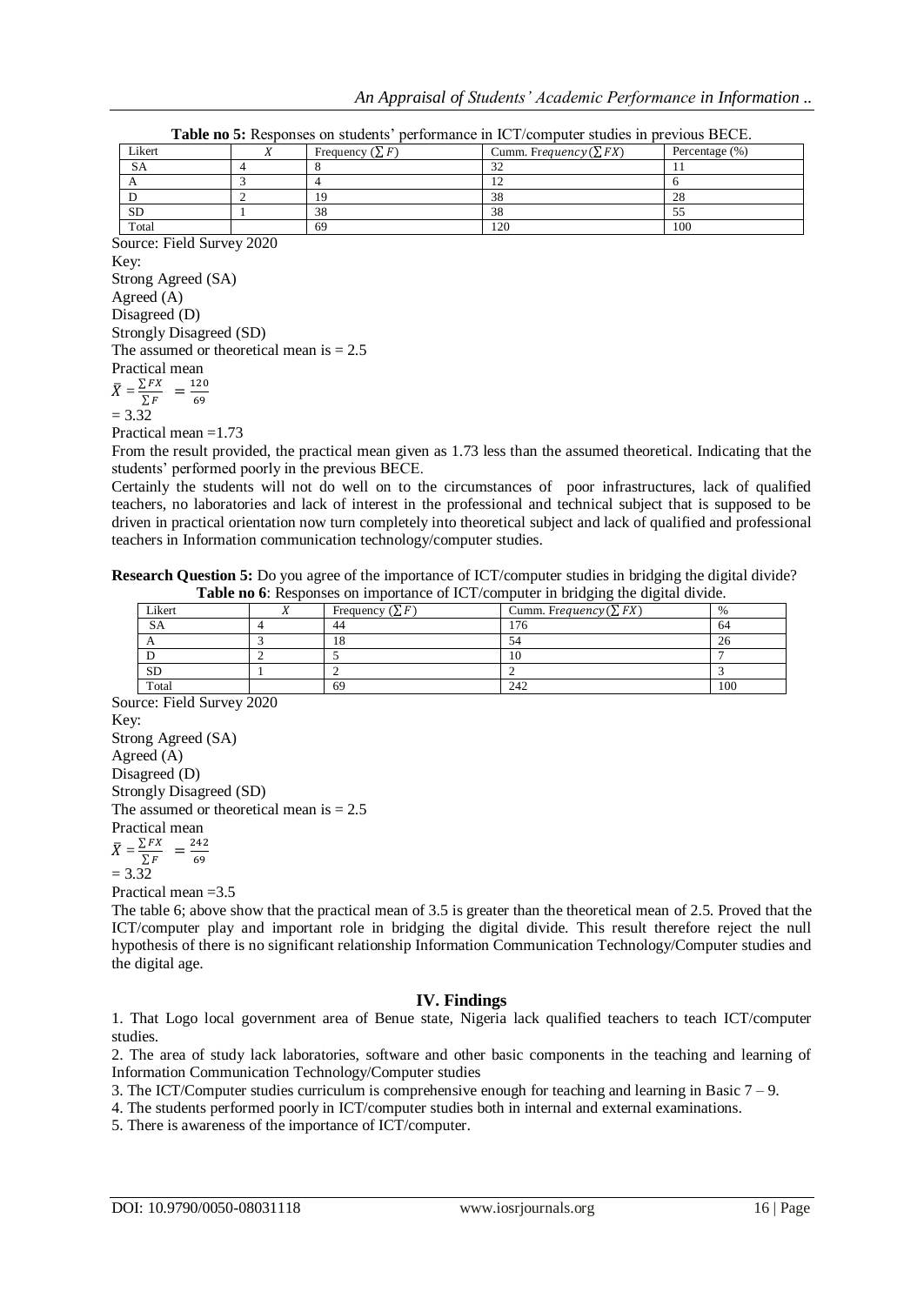#### **V. Discussion**

The research questions sought to find out the extent to which the Information Communication Technology/Computer studies objectives have been achieved in the upper Basic 7-9 schools in Logo local government are of Benue State, Nigeria. Results obtained from the respondents (students/teachers) showed that the curriculum for the ICT/computer studies education programme in the upper Basic 7-9 schools in Logo of Benue State is comprehensive with its objectives. Oshionebo and Ashang<sup>18</sup> carried out a study on the ICT integration curriculum status of secondary school teachers and principals in Nigeria; it was reported that the integration of ICT is not encourageable and the traditional way of using chalk and board still takes upper hands in Nigerian secondary schools. Bandhama<sup>10</sup> suggested that there are software teaching packages for teaching in various courses, multimedia set-ups, image-enhancement, among others that can easily be integrated in teaching so as to make learning very easy and interesting. Computer/ICT performance appraisal during teaching and learning assist to reinforce the students' learning outcome with easy understanding of the topic. Onwuagboke<sup>11</sup> recommended "Technological Pedagogical and Content Knowledge (TPACK)" model to be applied since inadequate technology facilities is affecting our teacher educational programmes. The study also proved that there are few or not available computer/ICT facilities, software and other electronics devices in some schools. But the few available, they are not adequately utilized for teaching and learning purpose because of lack of technical-know-how. Lack of ICT facilities in schools hinder teachers from using ICT to teach. Most previous studies reported that continual power failure in Nigeria has formed a loop hole in the integration performance and implementation of computer/ICT in the educational system<sup>12</sup>.

The results of the research in the study area clearly indicated that 7% of the respondents strongly agreed to availability of qualified ICT/computer studies teachers in study area while 6% agreed to the availability of the computer hardware were for upper Basic 7-9 schools under investigation. This level of percentage will not allow for optimal performance of teaching and learning of computer education programme integration. It is observed that most of the computer education teachers do not have requisite knowledge of computer and computer application detailed in the curriculum as a result of lack of intensive training. Despite that there is strong acceptability of presence ICT/Computer studies curriculum in attainment of the required knowledge and skills. The implication is that the training giving to these students cannot adequately address the expected desire for sustainable development and or human capacity building and cannot guarantee and better performance both at internal and external examinations.

#### **VI. Conclusion**

Information Communication Technology/Computer studies education is a type of technology education that ever continues to create a laudable impact in the society if tackled from nursery (cradle) to tertiary institution. It is a type technology education that accepts, process, store and retrieve data or information when needed to solve a particular problem educationally or scientifically or otherwise. With the integration and performance appraisal of computer/ICT in Nigerian educational system as specified by the curriculum objectives, the students will be proficient in the use of computer skill by the time they complete the secondary education. This can be proven in the various families where our children are capable of operating the technological gadgets. These children even effect some repairs and troubleshoot some electronic gadgets at homes when malfunctions more than the adults that own those gadgets. Studies gathered from this research and various sources showed that there is existence of incompetency in the teaching and learning of computer in the upper basic 7-9 schools as a result of lack of facilities and computer education teachers. This major handicap has deprived Nigerian educational system from enjoying the value of using computer technology.

Based on the findings and conclusions drawn from the study, the following recommendations were made for implementation by the government

1. Provision of the required computer hardware and accessories in sufficiently good quantity and working condition

2. They should be in place a more robust training and re-training programmes for computer teachers and should be implemented

3. The supervisory agency (Federal and State Ministry of Education) should be more proactive.

4. They should be adequate funding of the ICT/computer studies in schools.

#### **References**

- [1]. Olanrewaju, O. S. (2019). Information and Communications Technology in The Nigerian Curriculum: The Current Realities in Schools:
- School Curriculum: the Current Realities in Schools; In C. N. Orofino, E. O. S. Iyamu and L. Eraikhumen (Eds) An Appraisal of the Nigerian School Curriculum; Curriculum and Instructional Technology Department University of Benin, Benin City: Ambik Press, 356 - 37
- [2]. Atureta, A., 2011. Reviewing the Benefits of ICTs in the Nigerian Educational system
- [3]. Anita Rastogi, Smriti Malhorta (2013). ICT Skills and Attitude as Determinants of ICT Pedagogy Integration European academic Research. 1(3):56-62